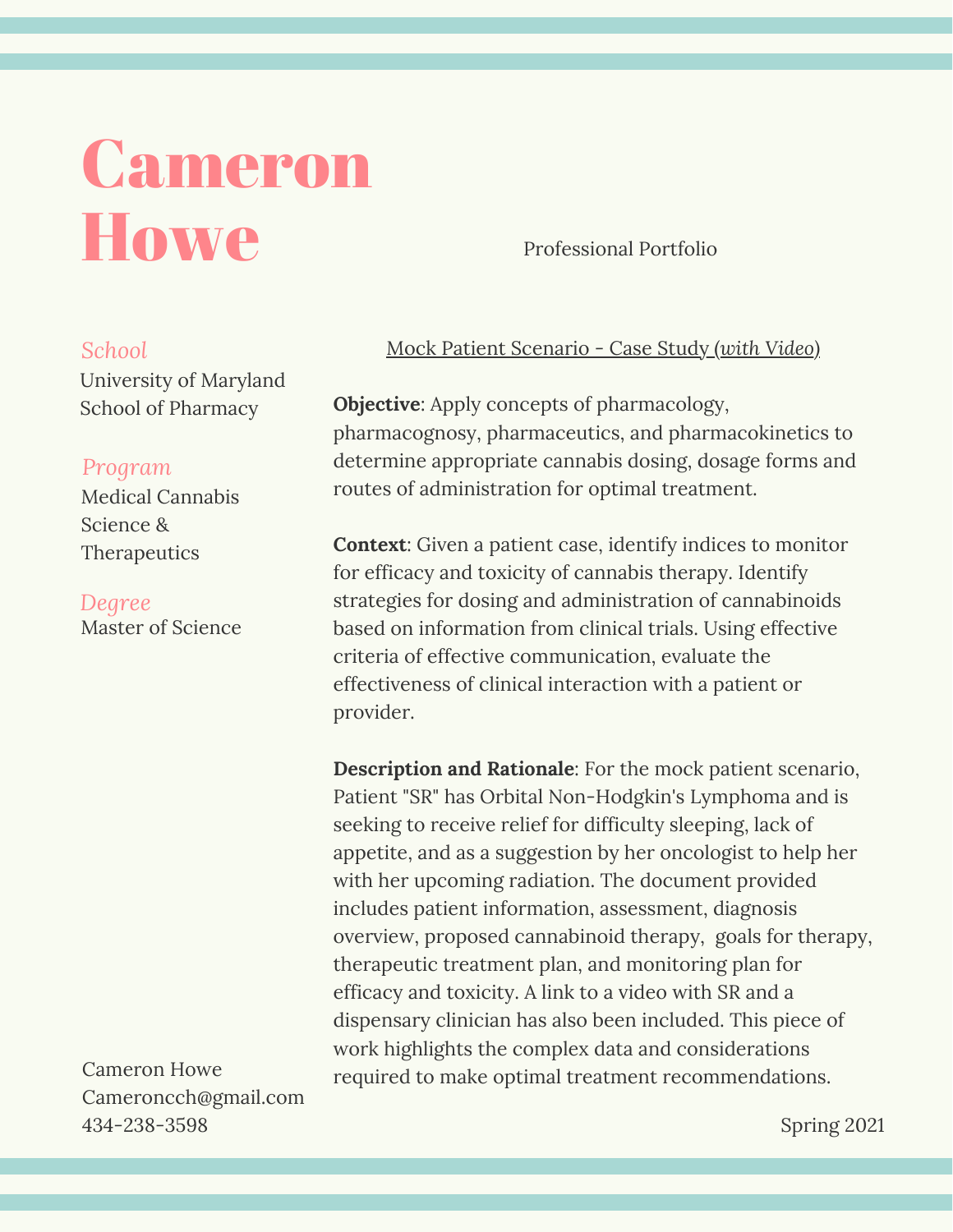MCST 605 Assignment 8.1: Mock Patient Scenario Zach Riney and Cameron Howe *Link to the video: https://youtu.be/-hsDdGgAebY*



# **Case Study**

Patient: 34 year old female SR Chief Complaint: Difficulty sleeping and trouble with appetite

SR went to see her ophthalmologist 6 weeks ago because she was experiencing swelling of her right eye lid that had gotten progressively worse over the last 10 months. SR was given a z-pack as the swelling was believed to be caused by an infection. The swelling remained the same and she returned to her eye doctor approximately 4 weeks ago. SR was referred for an MRI and was able to get the MRI the following week. The results of the MRI showed a mass behind her right eye in her socket. SR was referred to a specialist who completed a biopsy two weeks ago. SR was tentatively diagnosed with orbital lymphoma. It is a non-hodgkin lymphoma and is not causing any pain or changes to her vision at this time. She was referred for a full body scan which showed no other locations of lymphoma or unidentified masses. SR received the confirmation of the diagnosis five days ago and is planning to start radiation next week.

SR is fully vaccinated; she has not had any major illnesses or surgeries; SR has given birth twice to healthy babies; and SR works full time. SR runs a wedding coordinating business which has 8 employees. She executes an average of 6 to 8 weddings a month, while providing oversight to her employees' weddings. SR is not currently on medication, but takes OTC multivitamin when she remembers. SR wears glasses for reading and has 1-2 migraines a month in which she takes OTC medicine as needed. She sees her primary care provider regularly, dentist every 6 months, OB/GYN every 3 years, and ophthalmologist once a year until recently. SR does not smoke; she socially drinks, and does not have a normal exercise routine.

Since the diagnosis, SR is having difficulty sleeping and eating. She reports that her husband, her parents, and her friends have all been helping her through this difficult time by attending appointments with her, cooking her meals, and watching the kids so she can get work done. SR plans to continue working as much as possible during her treatment. SR reports she is feeling really anxious about radiation. SR said she is concerned about the nausea/vomiting side effect and the possibility of losing her hair. SR also mentioned that changes to her skin in the area of radiation could change and she is really concerned how this can impact her face. SR's swelling of her eyelid has caused her mild discomfort due to her eye lid not fully being able to open but SR is predominately embarrassed by the swelling. Her oncologist is a registered cannabis prescriber in her state and suggested she consider medical cannabis to help her improve her eating and sleeping habits before and during her radiation.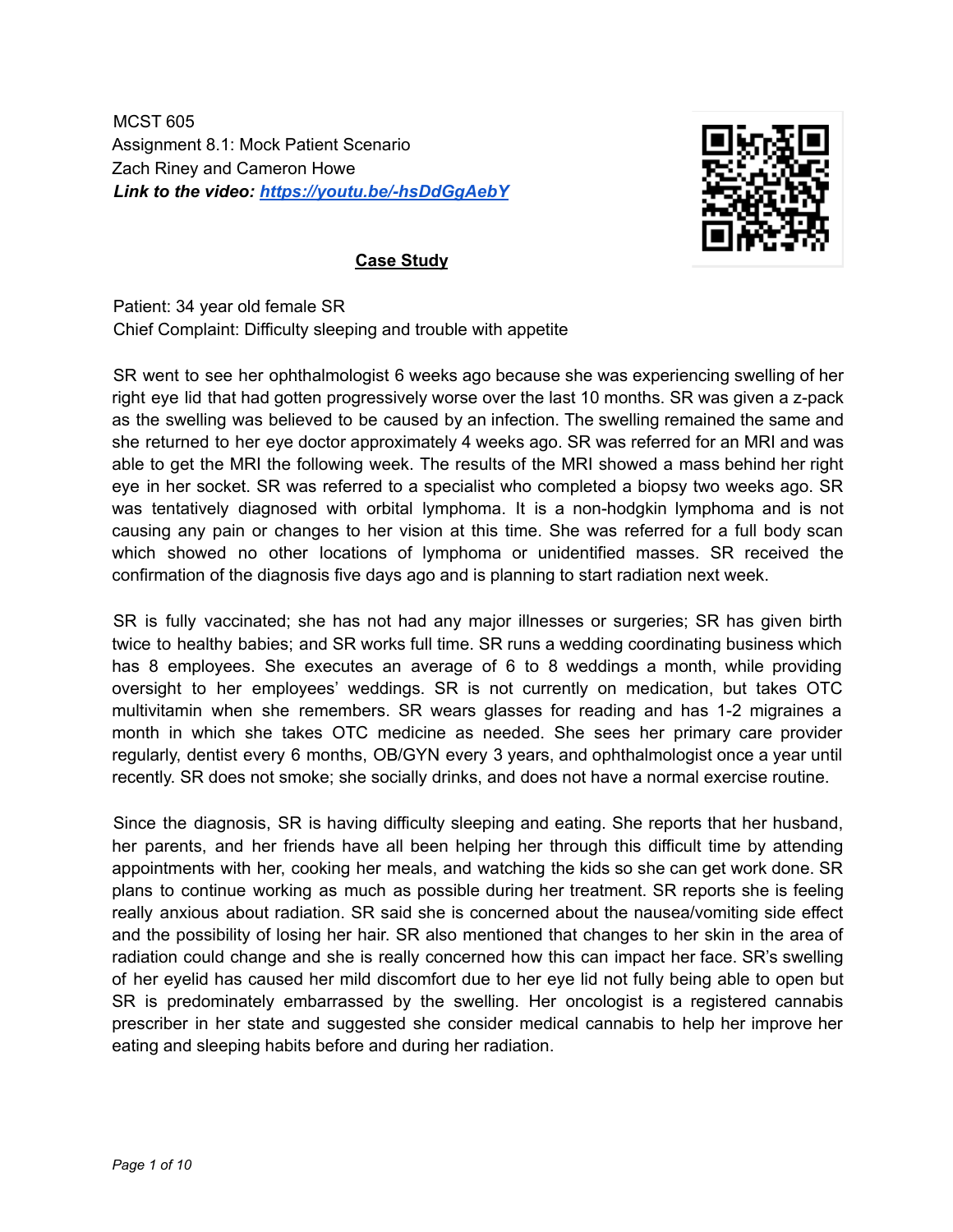**Setting**: Medical cannabis dispensary; on-site clinical director patient assessment office **Patient**: SR, 34 yr. old female

# **PATIENT INFORMATION AND ASSESSMENT**

**Chief Complaint**: Difficulty sleeping and trouble with appetite

### **Pre-Diagnostic Signs/Symptoms Notes**:

- Seen ophthalmologist due to progressive swelling of her eye lid
	- Time frame: worsening over last 10 months
	- Was given a Z-Pack, swelling thought to be due to infection
		- No relief of swelling
		- Referred for MRI
- Patient received MRI results 4 weeks prior to evaluation
	- Results showed mass behind right eye
	- Referred to specialist for biopsy
- Patient diagnosed with orbital lymphoma
	- Non-Hodgkin's lymphoma type
	- Not currently causing pain or changes in vision
- Full body scan revealed no indication of other sites of lymphoma
- Orbital Non-Hodgkin's lymphoma diagnosis received 5 days prior to current evaluation; plans for radiation treatment initiate this upcoming week

#### **Patient Medical History Notes**:

- Fully vaccinated
- No history of major illnesses/surgeries
- Mother of 2 healthy children
- Wears reading glasses; no further description of vision impairment
- Has 1-2 migraines a month
	- Takes OTC medications as needed
- History of regular PCP checkups, dental care, and optometry care
- Patient does not smoke
- Social drinker
- Not a normal exerciser
- Current medications: NONE
- No other therapies have been enlisted to this point (other than Z-pack) -
- No reported allergies

#### **Post-Diagnostic Signs/Symptoms/Quality of Life Notes**:

- Occupation: full time wedding coordinating business owner
- Patient discloses difficulty sleeping and eating
- Patient reports increased demand of husband/parents/friends for assistance with work,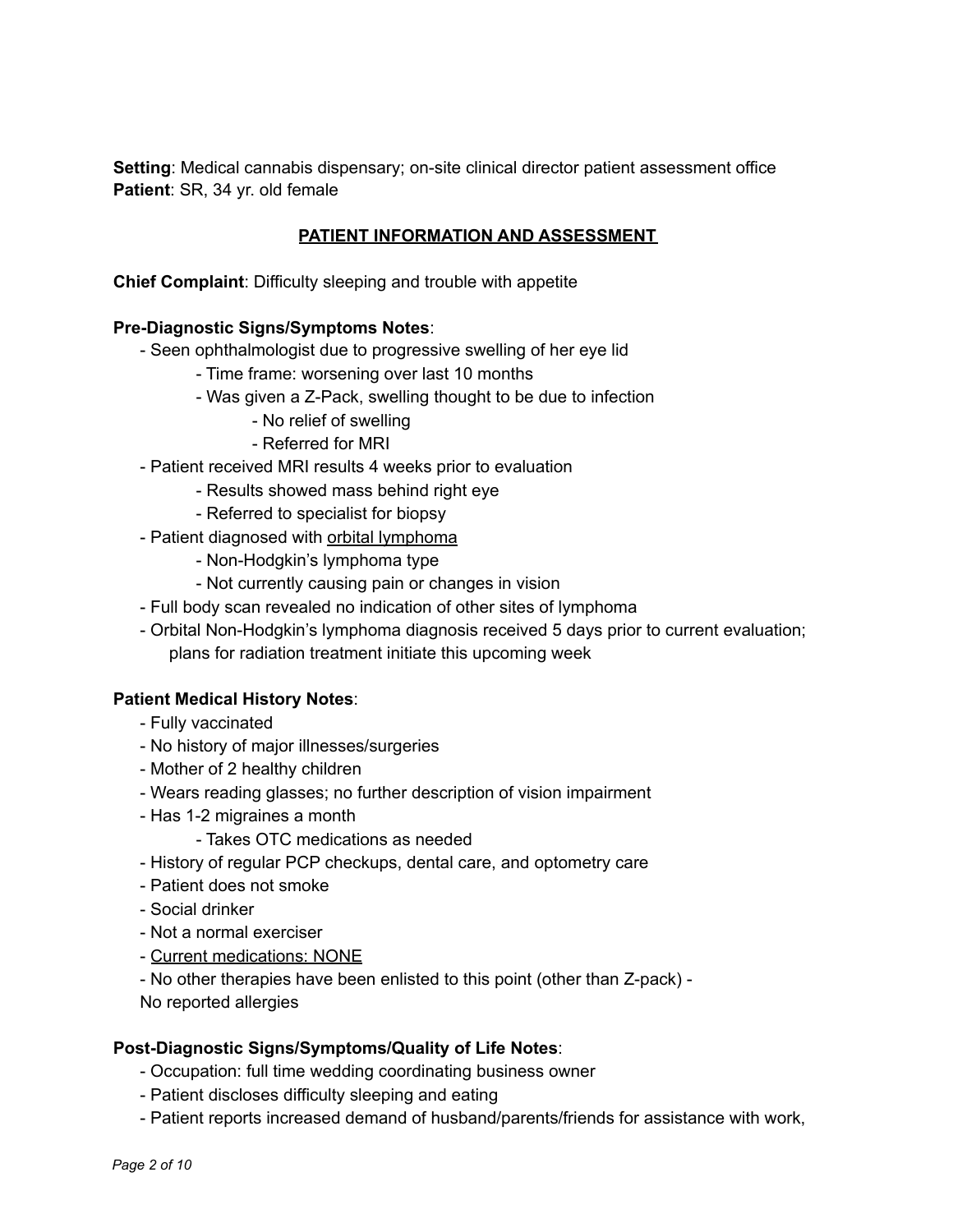parental, and life tasks while she continues to work

- Patient plans to continue to work during treatment
- Patient reports heightened anxiety about radiation therapy
	- Concern about the associated nausea and vomiting
	- Concern of the possibility of losing her hair
	- Concern about changes to skin appearance, especially to facial area -
- Swelling of the right eyelid has started to cause mild discomfort
	- Eyelid unable to fully open
	- Causing feeling of embarrassment

# **Orbital Non-Hodgkin's Lymphoma (NHL) Diagnosis Overview**

# PATHOPHYSIOLOGY 1 :

- Due most likely to immunosuppression
	- By any cause i.e. AIDS, immunosuppressive drugs, increasing age
	- *- Further testing and diagnostic tools need to be considered if underlying cause of immunosuppression is unknown for patient*
- Role of various pathogens/viruses may be considered (rare and unlikely)

# ETIOLOGY<sup>2</sup>:

- Orbital NHL tumors arise from antigen exposed germinal center cells (follicular lymphoma), mantel cells (mantle cell lymphoma) or memory B cells (extranodal marginal zone lymphoma). The infection/inflammation/mutation model (IMM) of lymph patogenesis explains why the ocular adnexa is commonly affected by lymphoma, occurring because of mistakes during normal lymphocyte response to infection or inflammation.

# SIGNS/SYMPTOMS ANALYSIS IN PATIENT<sup>2</sup>:

- Signs/Symptoms of orbital NHL:
	- In orbit or eyelid: presence of firm mass
	- Ptosis (drooping of the eyelid)
	- Developed orbital discomfort (although not reported as pain)
	- Eyelid swelling/fullness
- Further associated Signs/Symptoms of orbital NHL:
	- Proptosis (protrusion/displacement of the eye)
		- *- Obtain baseline measurement using exophthalmometry*
	- Decreased levator function along with the ptosis
		- Indicative of superior orbital and levator muscle involvement
	- Diplopia (double vision)
		- *- Baseline motility should be measured*
	- *- \*\*Patient monitoring/education is necessary for detecting these indicators of orbital NHL disease progression\*\**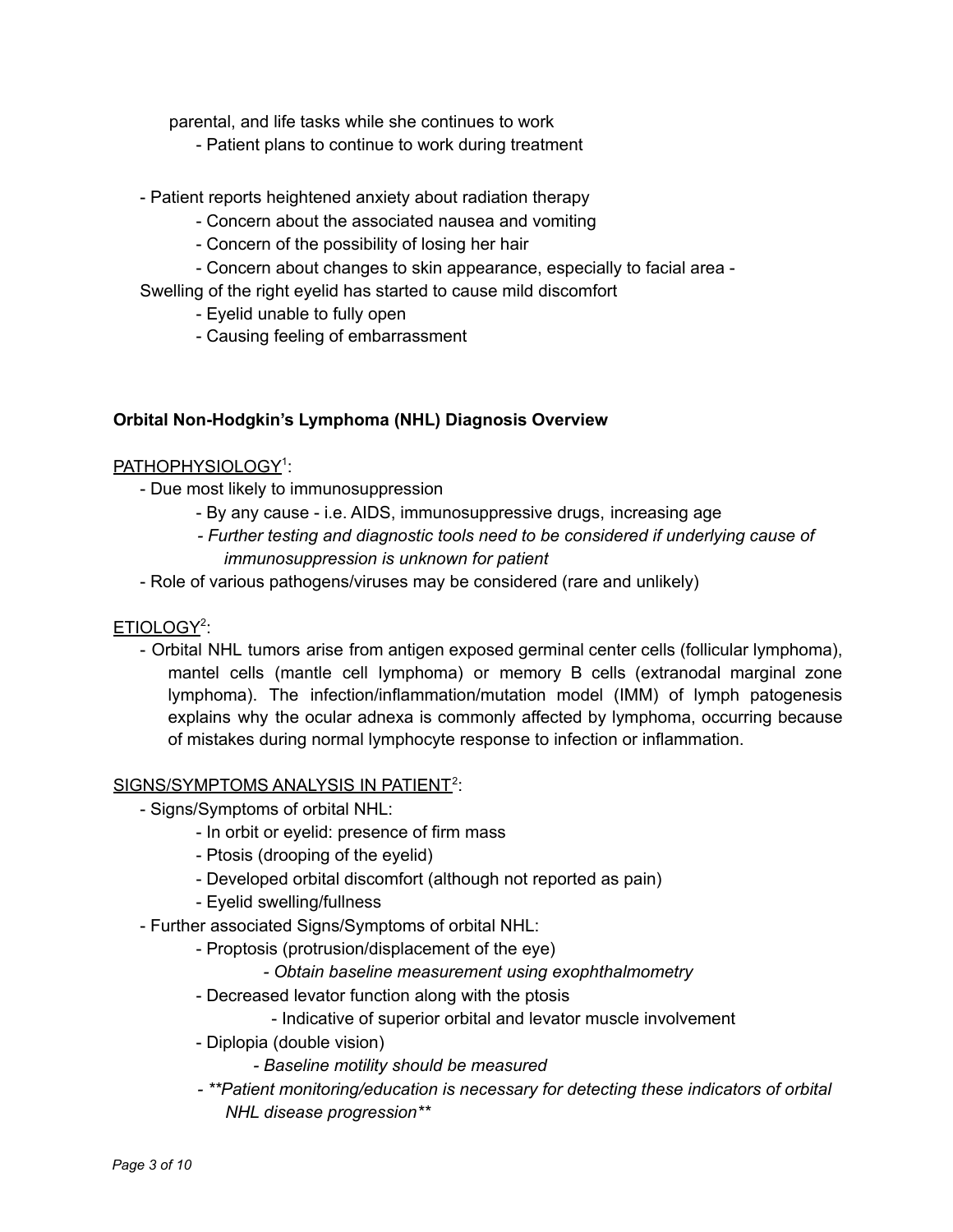# INTENDED TREATMENT APPROACHES.<sup>1,2</sup>

- Radiation therapy is the most common and preferred treatment modality due to most orbital lymphomas being localized

- Electron or photon irradiation can be used depending on the site, extent of the disease (Stage I-IV), and the tumor grade/type (low/intermediate/high grade) - Wide variations of doses are recommended, ranging from lows of 15–20 Gy up to 40 Gy

- Typical doses are 26-36 Gy

- Most common acute side effects<sup>3</sup>:
	- Conjunctivitis/dry eye treated with artificial tears
- Most common late toxicity<sup>3</sup>:

- Cataract formation

- Significant complications can arise from higher doses (35+ Gy)

- Includes<sup>3</sup>:

- Late lacrimal gland toxicity (usually mild)

- Corneal toxicity (rare)

- Retinal toxicity (rare)
- *- Possibility of adjunct cannabinoid therapy*

#### SEVERITY OF DISEASE:

- Swelling has been subjectively noticeable for 10+ months
- Diagnosis of orbital Non-Hodgkin's lymphoma known for ≅ 5 days
- No reported observation of lymphoma located elsewhere in the body
	- Indicative of Stage I (confined to the orbit) orbital lymphoma<sup>1</sup>
- Increase in orbital discomfort indicates possible disease progression, but no pain, vision impairment, or adverse sensations are reported elsewhere in the body
	- Indicative of a Low Grade disease aggressiveness<sup>1</sup>
- Without having a CBC/biochemistry profile, liver and renal function test, CT scan, and/or a dilated fundus examination, early indications point to SR's disease state at early detection and at low severity<sup>1</sup>
	- Further testing and monitoring will provide a more definitive conclusion of the severity
	- Prognosis depends upon histology, grade (in this case Low Grade), stage (in this case - Stage I), and employed treatment modality (radiation therapy w/ possible medical cannabis adjunct therapy)
		- Overall five-year survival rate is approximately 60%<sup>1</sup>
		- Early detection and treatment for SR increases likelihood of suppressed disease progression and better survival rate

# *\*\*\* SR'S ONCOLOGIST IS A REGISTERED CANNABIS PRESCRIBER AND HAS SUGGESTED SHE CONSIDER CANNABIS TO IMPROVE EATING AND SLEEPING BEHAVIOR PRE/POST RADIATION TREATMENT \*\*\**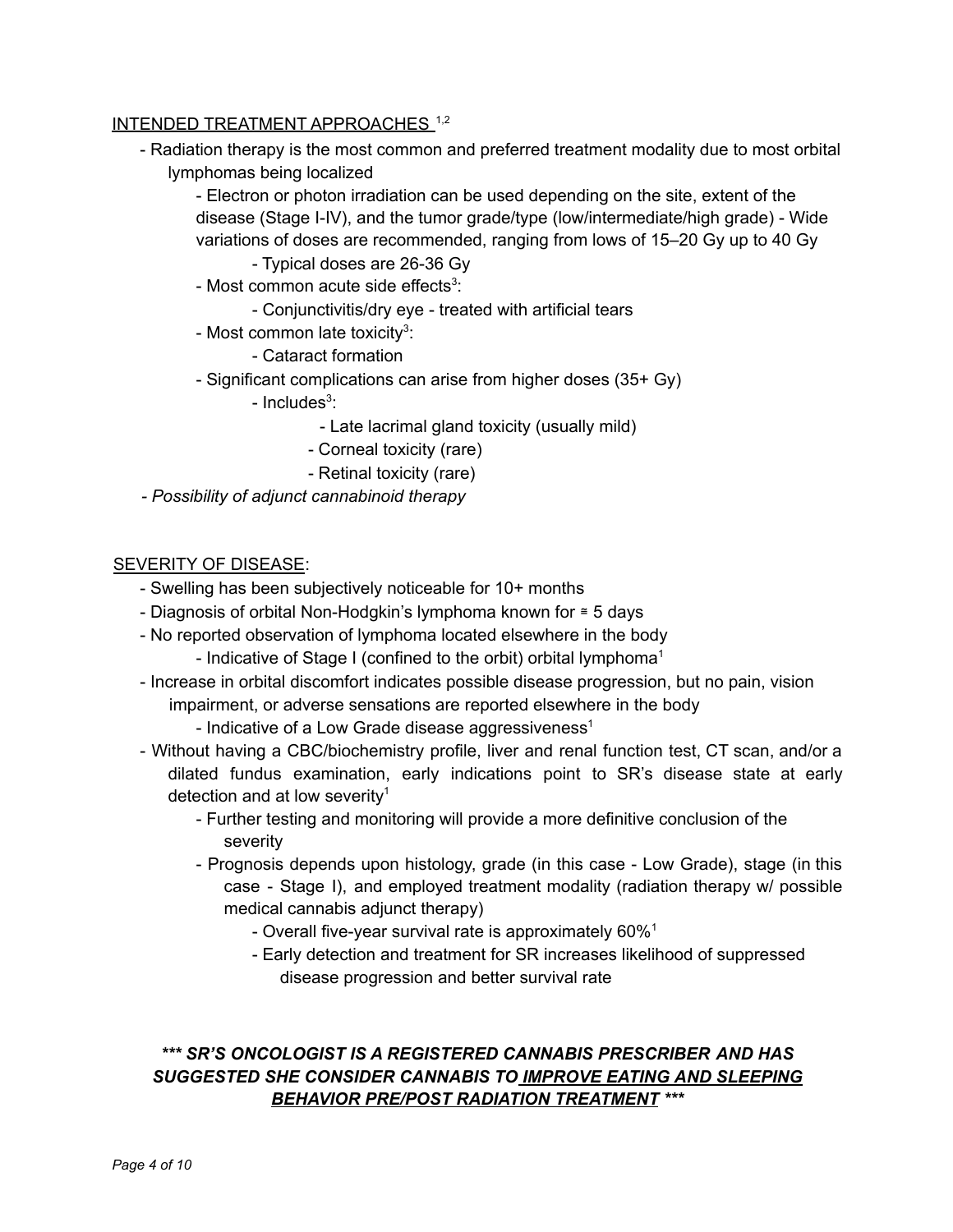# **Proposed Cannabinoid Therapy:**

# *Why now?*

- Patient SR has recently learned of her devastating diagnosis of orbital Non-Hodgkin's lymphoma. Due to this unfortunate news, SR has developed insomnia and trouble eating in anticipation of her impending radiation therapy. SR has been referred to the dispensary by her oncologist to obtain medical cannabis for the therapeutic relief of her symptoms associated with her diagnosis. Along with the improvements with sleep and appetite, SR may benefit from several other medicinal properties and mechanisms of cannabis and cannabinoid therapy. This is even more so true in the context of the early detection of SR's orbital NHL before it could spread and worsen. At this low point, quality of life is also impacted.

# *What are etiological risk factors?*

- One highlighted pathophysiological characteristic of orbital NHL is the possibility of an underlying immunosuppressive condition. It is uncertain if this is the case, but it is recommended that the necessary actions be taken to further observe SR's condition and the potentiality of a immunosuppressive force causing her condition. It should be incredibly emphasized that there is the possibility of activating the immunosuppressant mechanism of  $CB_2$  receptors and further promoting pro-tumor effects.<sup>4</sup>
- Anxiety associated with the recent cancer diagnosis and the future radiation therapy is suspected to be an underlying condition causing SR's difficulties with sleeping and eating. Cannabinoid therapy, particularly THC, in high doses can be anxiety-provoking, so close monitoring and patient education is necessary to not exacerbate anxiety.<sup>5</sup>

#### *How severe?*

- Although SR's anorexia and insomnia symptoms are not life-threatening at the time and the progression of her cancer has not indicated itself to be at the life-threatening stage, the severity of the symptoms are impacting the patient's quality of life. Therefore, SR's condition is determined to be "moderate".

# *Treatment-Related Variables*

- As noted earlier in the etiological risk factor section, the idea of an underlying immunosuppressive condition must be further entertained and investigated, especially with the involvement of  $CB_2$ receptor activating ligands. A careful approach targeting the patient's anxiety must also be implemented, as previously discussed as well.
- It is not known what SR's previous experience and exposure levels to cannabis and cannabis products are. Depending on this background, special considerations may need to be made concerning the administration methods incorporated. Dosing amounts and dose scheduling will need to be properly assessed and understood, especially if SR intends on continuing work related functions. Patient SR will need to be made aware of the adverse effects and toxicities associated with cannabinoid therapy.
- Cannabis and cannabinoid therapy costs are not covered under health insurance policies. Cannabis products can be pricey, especially if multiple forms are enlisted within the treatment regimen. Financial considerations need to be addressed with the patient.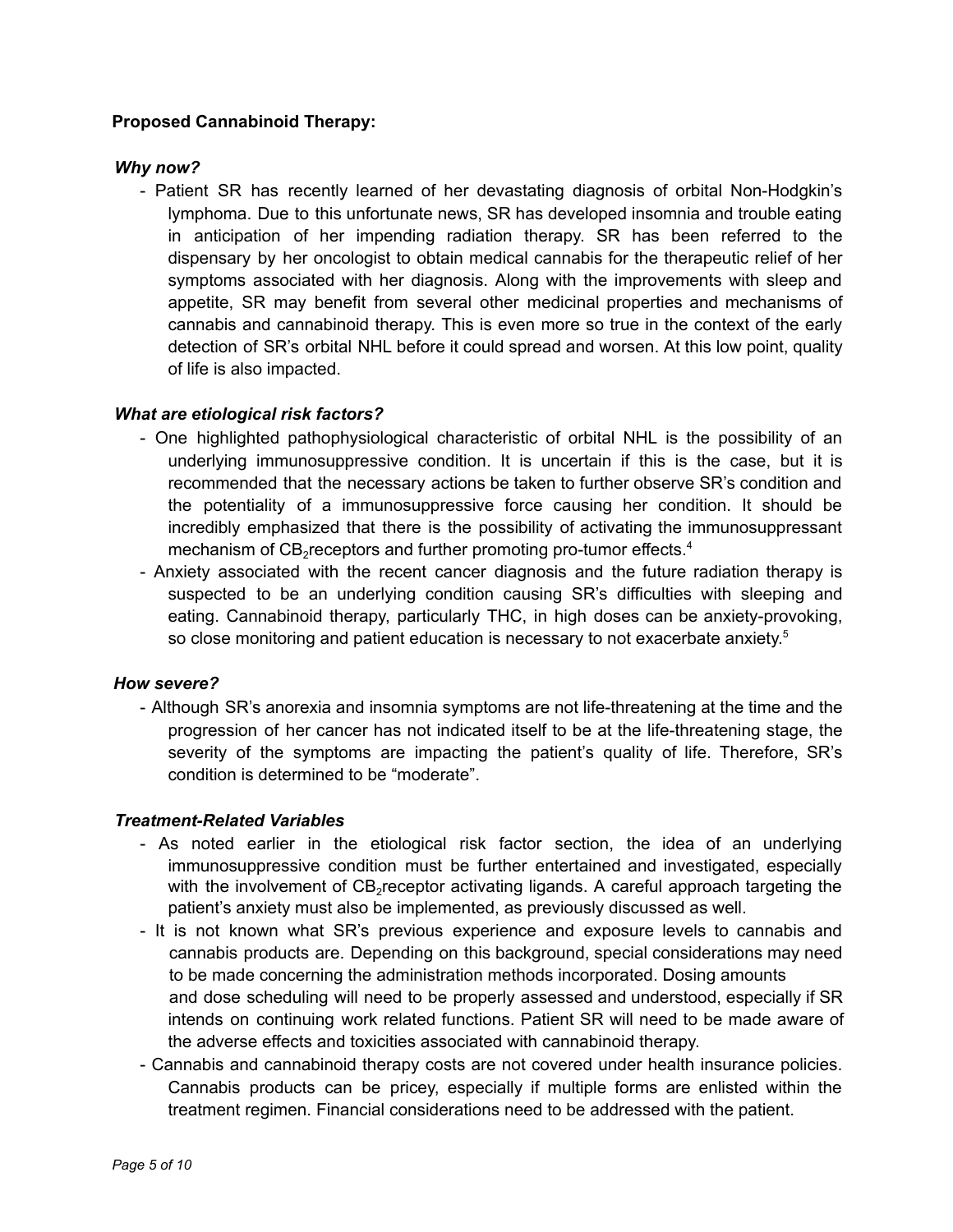- In looking at SR's medical history, it reveals a fairly healthy individual. It would be wise, however, to get family medical background information as well. Not only will this provide possible useful information for the cancer prognosis, but it may also reveal a history of mental health disease and trouble that would be pertinent information to know when recommending cannabis use.

# CANDIDACY FOR CANNABINOID THERAPY: **APPROVED**

- Physician referred primary therapeutic effects:
	- Orexigenic
	- Somnolence
- Proposed secondary therapeutic effects (to be discussed):
	- Antitumor/antineoplastic (in adjunct with radiation therapy)
	- Anti-inflammatory
	- Antiangiogenesis
	- Analgesia
	- Antianxiety/antidepressant
	- Antiemetic

**PRIMARY THERAPEUTIC GOAL**: To relieve the patient's insomnia issues and return her appetite back to normal.

- Therapeutic Indices:
	- Lean body mass maintenance; 2100+ kcal daily diet; circumference of upper arm, upper thigh, and waistline do not decrease by more than 1 inch; body water percentage (55-65%); no weight loss greater than 5 pounds - over the first 6 weeks of radiation and cannabinoid therapy
		- Utilization of bioelectrical impedance devices and/or hydrostatic body composition analysis; tape measure; body scale; visual observation; journaling
	- Average of 6-8 hours of uninterrupted sleep; 30 minutes or less time to fall asleep; subjective report of improved sleep quality and restfulness - over the first 6 weeks of radiation and cannabinoid therapy
		- If patient has smartwatch (Apple, Samsung, FitBit) utilization of sleep tracking apps and data collection; journaling
	- Overall symptom relief, measured on a scale of 0 (no relief from therapy) to 10 (complete relief from therapy), has the therapeutic objective of getting the patient to a subjective rating of a 7 or better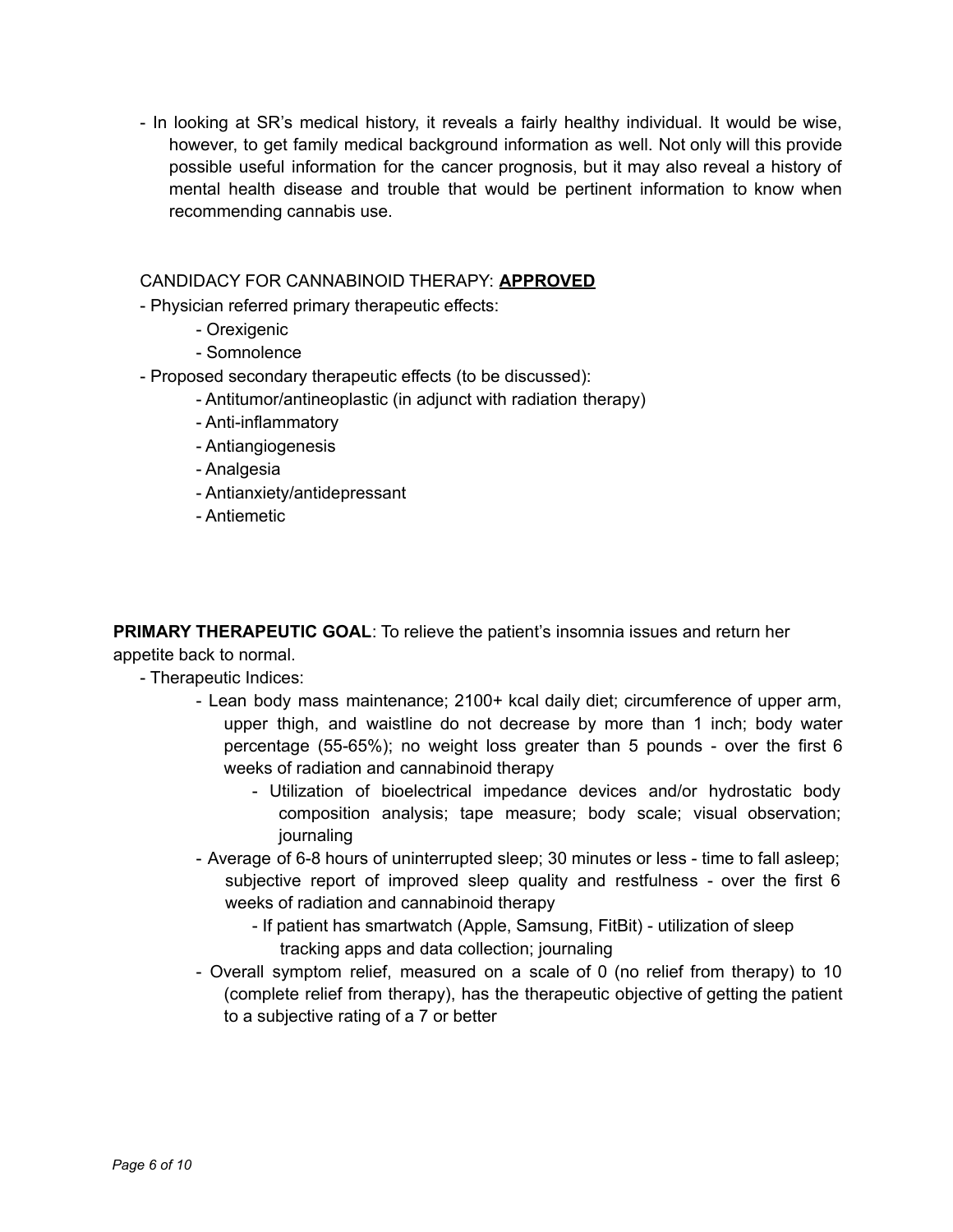**SECONDARY THERAPEUTIC GOAL**: In adjunct to radiation therapy - to inhibit or eliminate orbital Non-Hodgkin's lymphoma progression and/or metastasis, reduce orbital swelling and discomfort, prevent treatment-related nausea and/or vomiting, decrease/eliminate episodes of anxiety and/or depression, and improve overall quality of life.

- Therapeutic Indices:

- No bilateral symptom progression; no increase/development of proptosis; field of vision is normal and unchanged
	- MRI/CT scans every 3-6 months to observe tumor growth/shrinkage and metastasis; exophthalmometry measurements every 6 months; bi-annual visual field tests; journaling
- Reduce swelling in the right eye by 15-25% over 3-6 months
	- Measured using exophthalmometry and/or visual estimation (before/after comparison)
	- Baseline measurement necessary
- 2 or less instances of nausea and/or vomiting over 6 week initiation of radiation therapy

- Journaling

- Anxiety - measured on a scale of 0 (no anxiety at all) to 10 (constant agonizing anxiety) - therapeutic objective is getting the patient to a subjective rating of a 3 or less; improvement to be reassessed after first 6 weeks of radiation therapy - Baseline measurement necessary

- Journaling

- Depression measured on a scale of 0 (no depressive symptoms) to 10 (constant agonizing depression) - therapeutic objective is getting the patient to a subjective rating of a 3 or less; improvement to be reassessed after first 6 weeks of radiation therapy
	- Baseline measurement necessary
	- Journaling
- Overall quality of life measured on a scale of 0 (lowest possible quality of life) to 10 (highest quality of life possible) - therapeutic objective is getting the patient to a subjective rating of a 6 or higher assessed 6 weeks post-radiation therapy initiation; then tested again at 3 and 6 months with the therapeutic objective being a self-reported 7 or higher with no regression in rating
	- Baseline measurement necessary
	- Journaling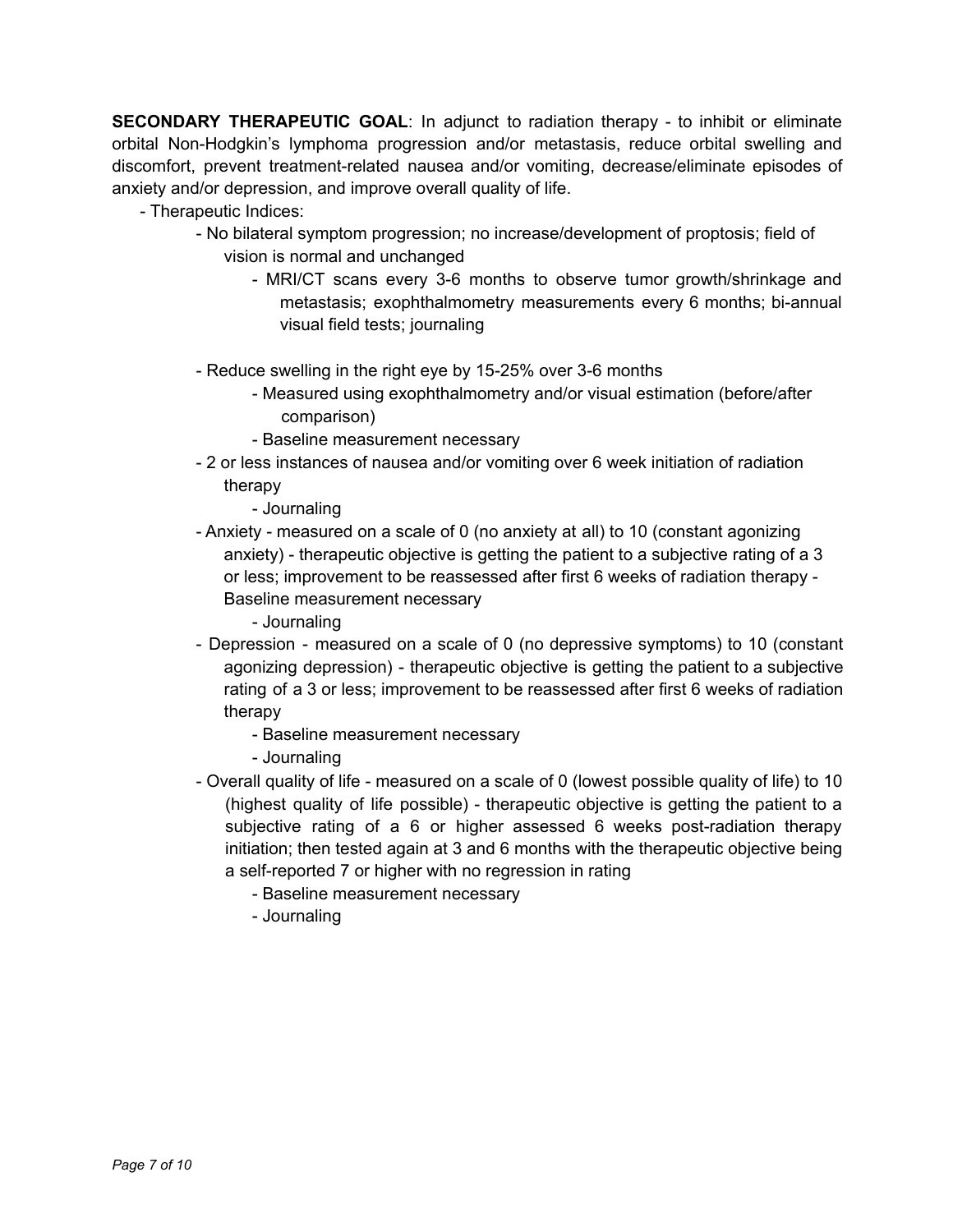# **PATIENT-CENTERED TREATMENT PLAN**

*The following course of action needs to be collectively agreed upon by the medical cannabis clinical director, the patient's oncologist, the patient's PCP, and any other parties involved in the proper and safe care/health outcomes of patient SR.*

To target appetite stimulation:

- First two weeks: sublingual tincture containing 2.5 mg THC per serving one to two hours before meals
	- First week only one serving at 2.5 mg
		- No more than 10 mg consumed a day to start (includes serving for sleep aid)
	- Second week up to two servings
- Following the first two weeks: sublingual tincture containing 5 mg THC one to two hours before meals
	- No more than 20 mg a day
- A 10:1 or higher CBD:THC tincture may be incorporated if the patient is experiencing unwanted intoxicating side effects, as the CBD may help counteract these issues
	- It may be ideal to incorporate this tincture during the first portion of the day so that the patient does not experience sedation or fatigue and can still function well at work and at home
- If patient feels comfortable, vaporized flower containing moderate levels of THC, but more importantly myrcene and/or beta-caryophyllene, may be beneficial in small quantities for stimulating the "wanting and liking" of food<sup>6</sup>

To target insomnia:

- First two weeks: same sublingual tincture used for appetite stimulation, however, taken an hour before bedtime
	- First week only one serving at 2.5 mg
		- No CBD after 5 p.m.
	- Second week up to two servings
- Following the first two weeks: sublingual tincture containing 5 mg THC one hour before bed
- If patient feels comfortable, vaporized flower containing moderate levels of THC and containing the terpene myrcene may be beneficial if vaporized in small quantities an hour before bedtime
- If after two weeks no improvements have be reported, it is then recommended to incorporate a 5-7.5 mg THC edible ingested one hour before rest

For other conditions:

- Close monitoring over the first 3 months of treating the insomnia and loss of appetite with the allotted regimen may reveal potential relief/improvement for other certain conditions. Before putting focus on individual approaches for secondary conditions, the primary conditions need to be reduced or eliminated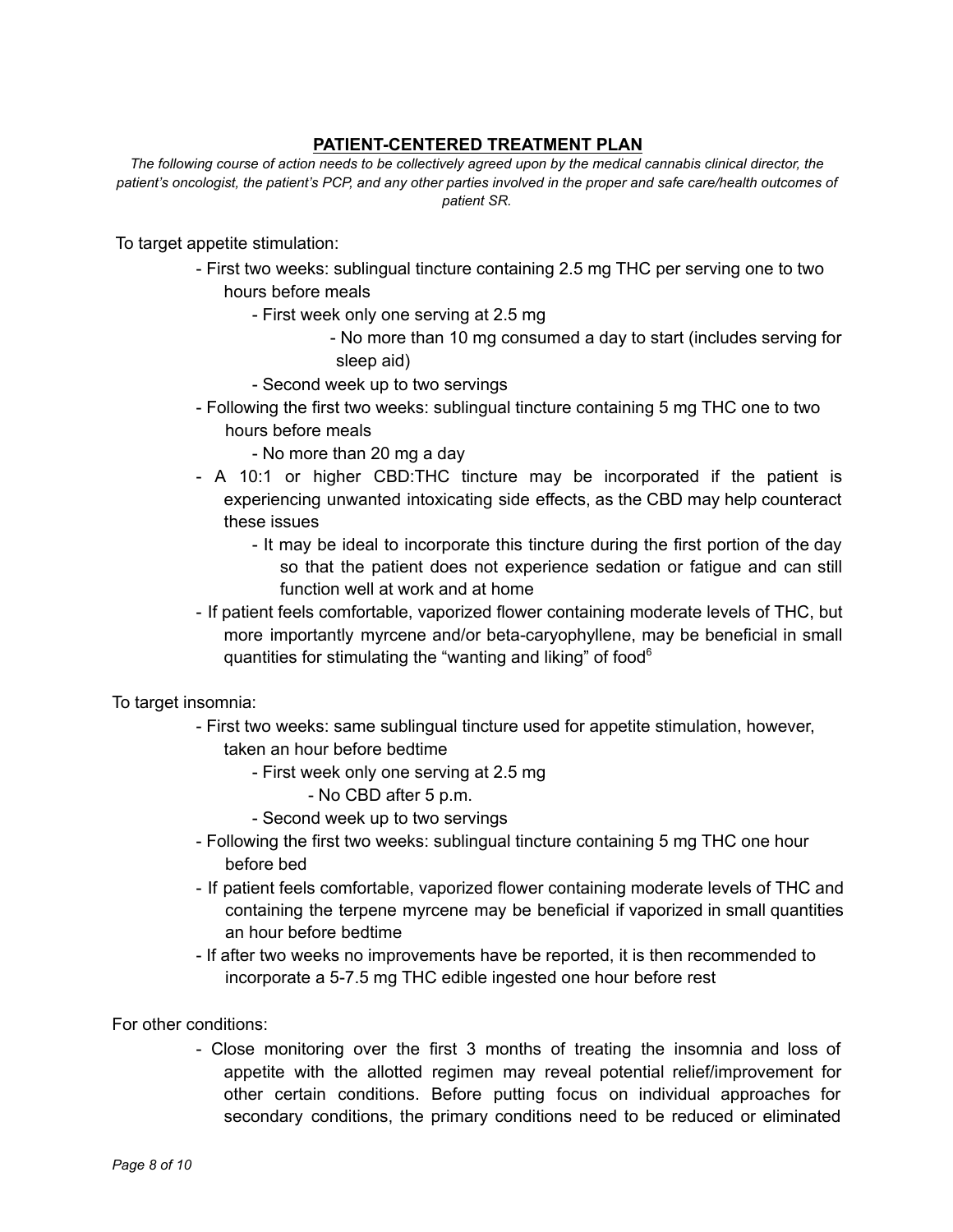first and foremost. A shift in focus can happen once the insomnia and anorexia are managed, treated, and eliminated.

# **Monitoring Plan for Efficacy**

- *- See therapeutic indices for therapy-specific objectives*
- For appetite stimulation:
	- Patient is to self-monitor for increased/decreased sensations in hunger, an increase/decrease in the pleasure of taste, and the level of "fullness" after a meal - If positive benefits are observed, then continue course of action
		- If no benefits are observed, the treatment regimen may need alteration, more time, and/or reassessment of agents
		- If negative benefits are observed, treatment reassessment is needed immediately
	- Patient is to track and log daily weigh-ins both in the morning and at night Over the course of the first six weeks of treatment, weight maintenance or weight gain is ideal, with no more than three pounds lost during the time span
	- Patient is to journal and document any positive, negative, or any other sensation brought on by therapy
- For insomnia:
	- Patient is to self-monitor for increased/decreased levels of tiredness prior to bedtime, the ability/inability to maintain sleep throughout the night without disruption, and the self-perceived level of "restfulness" the following morning/day over the first 6 weeks of treatment
		- Journal and documentation of daily activities will help monitor for therapy efficacy
	- If tracking technology is incorporated, nightly sleep tracking data needs to be stored for added information pertaining to therapy
- For overall symptom relief:
	- Patient is to self-monitor and document every week her overall experience with therapy, based on the following criteria:
		- Overall relief from primary symptoms (insomnia/anorexia) from 0 (no relief) to 10 (complete relief)
		- Overall ability to adhere to the treatment regimen from 0 (no adherence) to 10 (easy and full adherence)
		- Overall tolerance of side effects associated with therapy from 0 (awful tolerance/despise side effects) to 10 (no issues at all)
		- Overall approval of treatment plan from 0 (don't approve/major dislike) to 10 (approve/very pleased)

# **Monitoring Plan for Toxicity**

- For cannabinoid therapy side effects:
	- Patient is to self-monitor for unwanted levels of dizziness, fatigue, paranoia, nausea and vomiting, heightened anxiety, tachycardia, lightheadedness, motor control abnormalities, and extreme levels of somnolence/sedation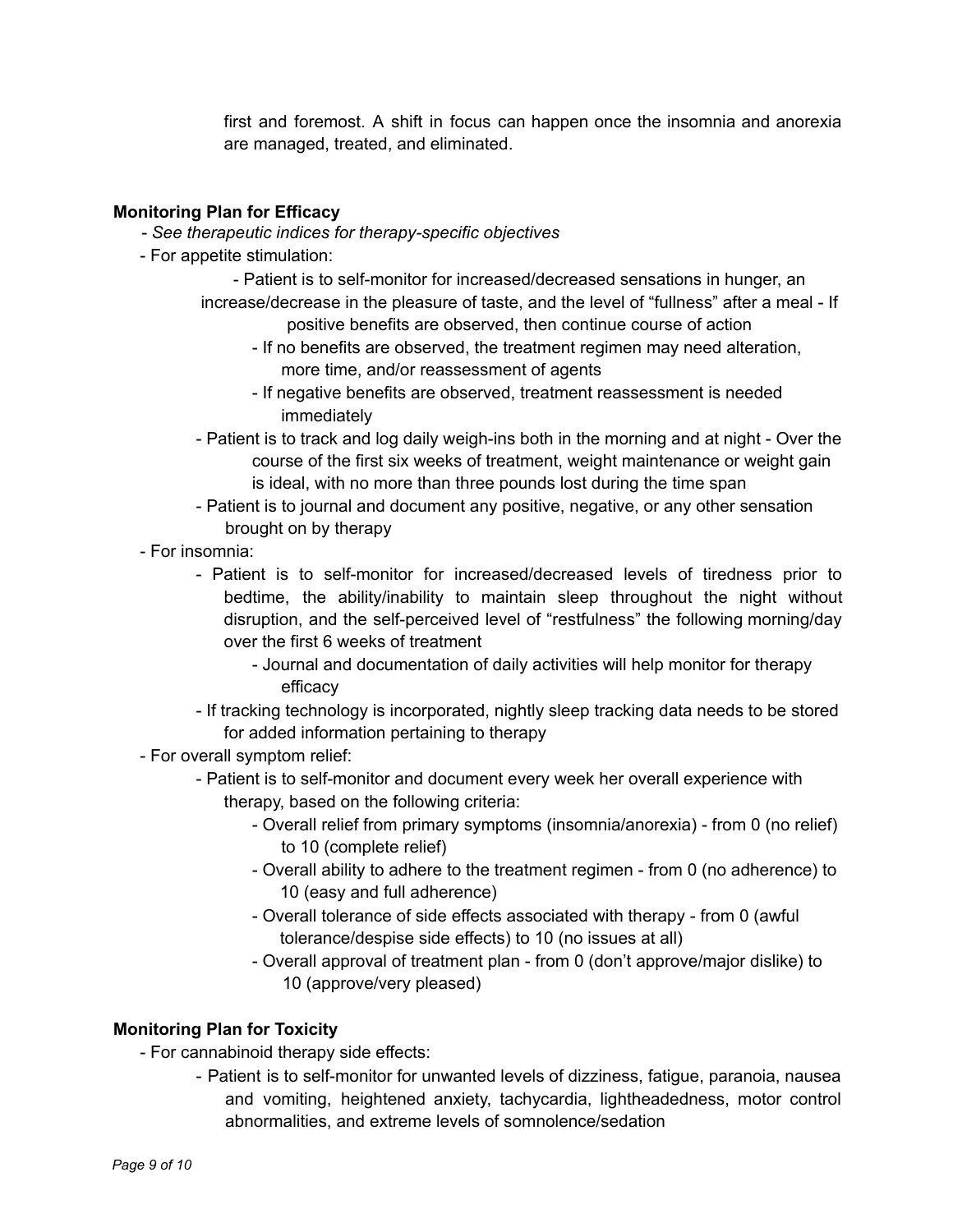- Informing and incorporating the family members who assist SR about the potential side effects and what to look for will help monitor for over-intoxication - Any adverse, negative, or unwanted effects that arise need to be addressed with

the treatment team to determine level of toxicity and how to resolve or eliminate it - For drug-drug interaction:

- As adjunct therapy to radiation therapy, cannabinoid therapy may or may not positively or negatively interact with the course of therapy
- Little is known in the literature with adjunct radiation and cannabinoid therapy, therefore, close monitoring for any subjective or objective effects needs to be adhered to
	- Lab analysis on blood, kidney and liver function tests, visual tests, and any other degrees of measurements that could highlight potential interactions between radiation and cannabinoids needs to be enlisted and documented - gathered by treatment team
- Patient is to self-monitor for any unwanted or "weird" sensations, particular to: Central nervous system effects (dizziness, confusion, cognitive impairment, etc.)
	- Cardiovascular effects (hypo/hyper-tension, tachycardia, shortness of breath, etc.)
- If chemotherapy becomes another source of therapy, then drug-drug interactions need to be readdressed as there is a more likely chance cannabinoid therapy will interact with chemotherapy than just radiation
- OTC painkillers may become more potent in adjunct with cannabinoid therapy and cross-consumption needs to be monitored for safety to minimize risks of severe drug-drug interaction

References:

<sup>1</sup> Sharma T, Kamath M. Diagnosis and Management of Orbital Lymphoma. EyeNet Magazine.

- https://www.aao.org/eyenet/article/diagnosis-management-of-orbital-lymphoma. Published April 12, 2016. Accessed November 22, 2020.
- <sup>2</sup> Gonzalez-Candial M, Vasquez LM. Orbital Lymphoma. https://eyewiki.aao.org/Orbital\_Lymphoma. Published October 11, 2020. Accessed November 22, 2020.

<sup>3</sup>Yadav BS, Sharma SC. Orbital lymphoma: role of radiation. Indian J Ophthalmol. 2009;57(2):91-97.

doi:10.4103/0301-4738.44516. Accessed November 22, 2020.

<sup>4</sup>Backes M. Cancer. In: Cannabis Pharmacy: the Practical Guide to Medical Marijuana. New York, NY: Black Dog and Leventhal Publishers; 2017:200-204.

<sup>5</sup> Backes M. Anxiety Disorder. In: Cannabis Pharmacy: the Practical Guide to Medical Marijuana. New York, NY: Black Dog and Leventhal Publishers; 2017:183-184.

<sup>6</sup> Backes M. Cachexia and Appetite Loss. In: Cannabis Pharmacy: the Practical Guide to Medical Marijuana. New York, NY: Black Dog and Leventhal Publishers; 2017:197-199.

<sup>7</sup>Backes M. Insomnia. In: Cannabis Pharmacy: the Practical Guide to Medical Marijuana. New York, NY: Black Dog and Leventhal Publishers; 2017:228-230.